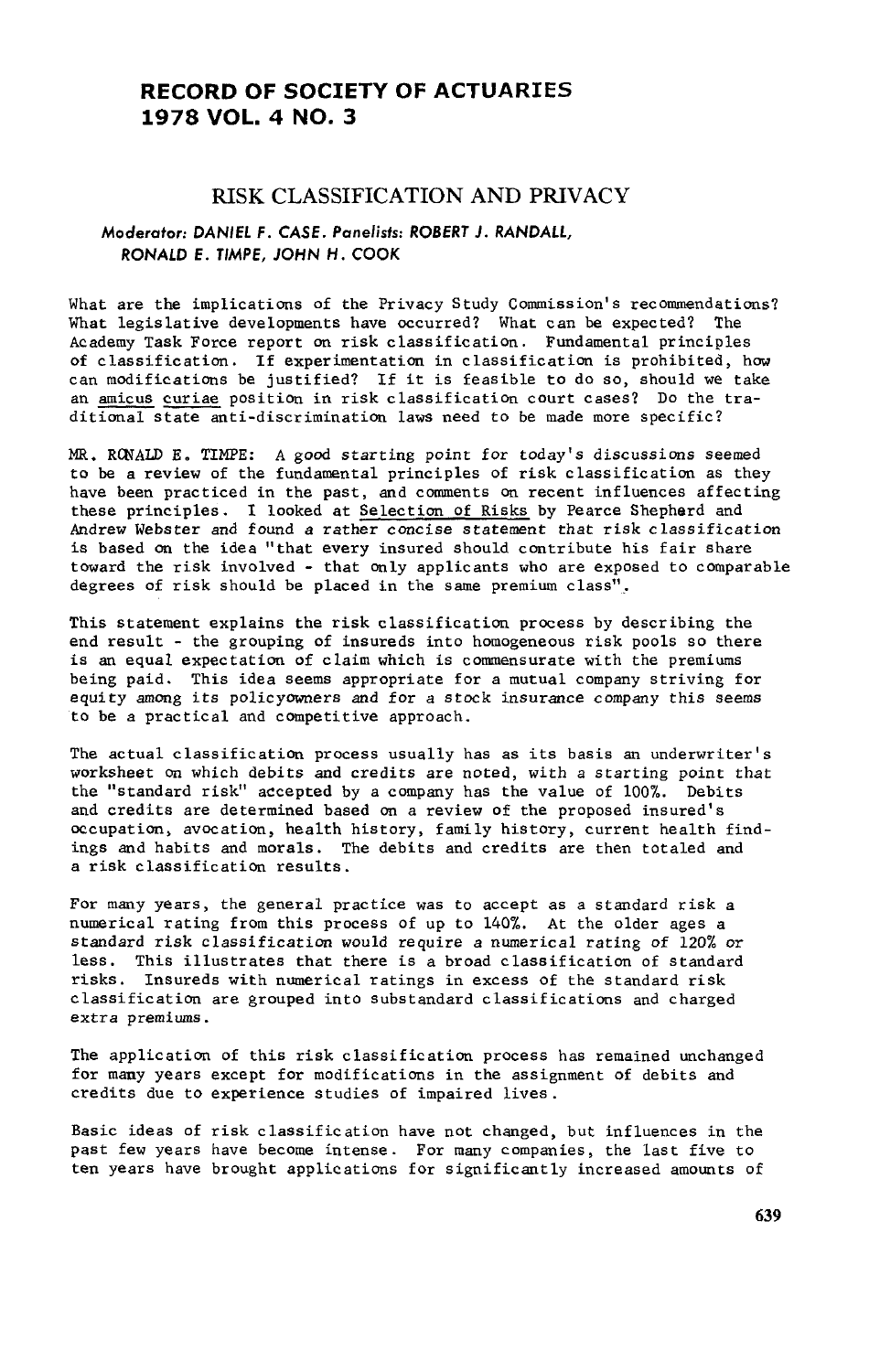coverage, competitive pressures to reduce the cost of insursmce, increased difficulty in gathering underwriting information, higher cost of underwriting data and new relationships with agents, applicants and suppliers of underwriting information. The basic principles of homogeneous groups of risks will remain the foundation of private insurance but we are seeing changes as companies react to these influences. Many companies are broadening the standard risk classification of the younger issue ages due to the cost and difficulty of obtaining underwriting information. There seems to be a contrary trend because of the competitive pressures when large amounts of insurance are involved. Many companies are offering "select" or "superselect" discounts on special policies of \$I00,000 or more if the insured can provide the necessary evidence of good health.

The legal environment in which the risk classification process exists is changing. In the past, the situation for life insurance generally has been that companies were prohibited from "unfair discrimination between individuals in the same class and equal expectation of life in the rates charged for any contract of life insurance or of life annuity or in the dividends or other benefits payable thereon, or in any other terms and conditions of such contract". As is often pointed out, the risk classification process involves discrimination, where the word relates to the observation of differences between or among individuals. It does not relate to the other definition of discrimination which is to favor one person or group over another. The laws allow discrimination but are intended to prevent unfair discrimination. We have been interested in equity through valid discrimination and appropriate risk classification. Under the laws, we have felt comfortable that we could use equity rather than equality in risk classification.

The legal environment is changing and many states have considered statutes which increase the burdens of insurers to justify the risk classification process. A couple of examples of the changes occur**r**ing would be helpful. There are laws prohibiting rating or rejection in life and health insurance on account of sickle cell traits or hemoglobin C trait, blindness, deafness, and sex or marital status. In other states, there are prohibitions on risk classification "unless bona fide statistical differences in risk or exposure have been substantiated".

MR. JOHN H. COOK: Not everyone in the insurance industry knows that there waS a Federal Privacy Protection Study Commission. Not everyone knows that the Study Commission issued a report last summer. Not everyone is going to read the full report. But if you have any concern about privacy protection (and you should have) read the first chapter. Then if you are at all impressed with what you have read, look at Chapter 5 on the Insurance Relationship. This is obviously the most significant single chapter affecting us.

In the environment of the Insurance Relationship the Commission identified three public policy objectives. These were briefly, to minimize intrusivehess, to maximize fairness, and to create a legitimate enforceable expectation of confidentiality. To promote these three objectives the Commission drafted 17 recommendations which, in their opinion, would also respect the need for information and strengthen the relationship between the insured and the insurer.

What is the background that brought these recommendations into being? What is it that brought the Privacy Protection Study Commission into existence? What is the issue that had to be resolved?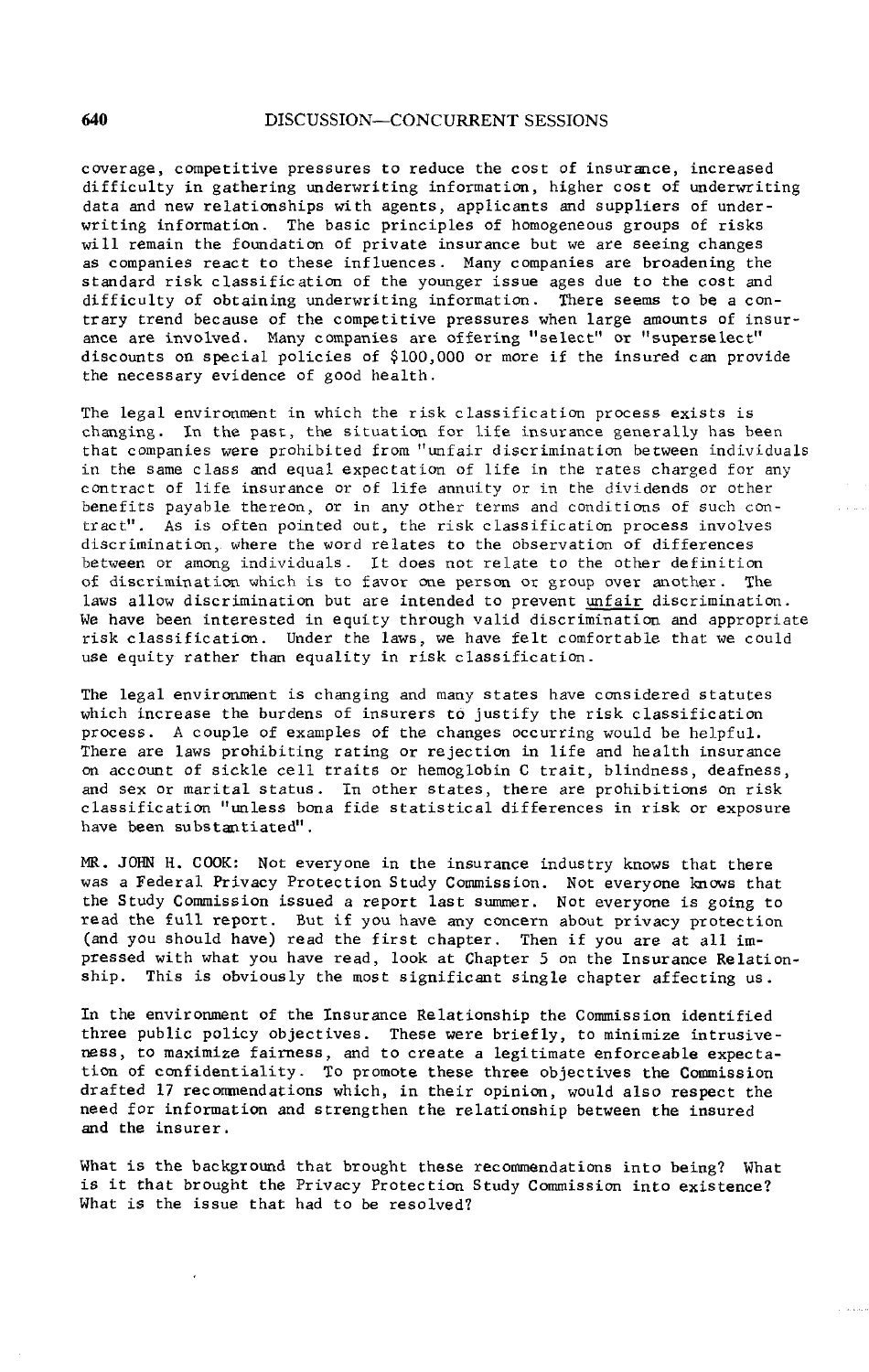### RISK CL**A**SSIFICATION AND **P**RIVACY 641

On**e** hundred years ago all American citizens enjoyed certain constitutional rights. These rights were referred to in the Declaration of Independence as inalienable rights and among these are Life, Liberty and the Pursuit of Happiness. Whether or not the right to privacy was guaranteed under the Constitution was not clearly determined at that time. About 90 years ago two you**n**g lawyers focused the spotlight on the question of common law in r**e**lation to privacy. For the next 80 or more years, developments on privacy protection continued at an evolutionary pace; but after the experiences of the early 1970's, including Wat**e**rgate, action shifted into high gear.

By this time we already had the Federal Fair Credit Reporting Act which established certain requirements involving investigative consumer reports, including disclosure requirements where adverse life insurance underwriting decisions were influenced by information contained in these reports. Now we acquired the Federal Privacy Act of 1974. That Act was limited in its application to agencies of the Federal Government. Although private industry was not specifically directed to comply with the requirements of the Privacy Act of 1974, they were exempt subject to a specification in that Act that a Commission be established to study the need for similar controls in the private sector.

A Privacy Protection Study Commission was established in 1975. The Commission labored for two years in its investigation. It heard testimony from<br>over 300 witnesses. Included among those who testified are many from the Included among those who testified are many from the life insurance industry, including Chuck Walker of New England Life, Bob Seiler of Allstate Life, Doug Murch of Prud**e**ntial, Tom McDermott of Metropolitan, Bill Creamer of New York Life and many others.

There is one aspect of privacy protection that I wish to bring to your attention. Here we are concern**e**d with two not necessarily compatible but simultaneous objectives. Each objective is, of itself, desirable. The unfortunate part is that they work at cross purposes with each other.

On the one hand there is the ne**e**d to expedite the conduct of business. In order to do this, it is necessary to assemble information. That information consists of many elements. Some of these elements pertain to society and masses of p**e**ople. Others of these elements p**e**rtain to individuals. At the same time that there is a need to expedite the conduct of business there is the need to protect the individual in society from an undue invasion of privacy.

In a totalitarian state this need to prot**e**ct the individual would b**e** ignored, but ours is not a totalitarian state. It often happens that these two needs are dramatically opposed. If we maximize the information available for the conduct of business, we embarrass individuals with excessive exposure to public scrutiny. If we maximize privacy rights we impair the judicious conduct of business. Each member of society, by virtue of his dual role, is a ben**e**ficiary of each of these opposing activities. As an object of information gath**e**ring, each individual has a desire for personal privacy. As a consumer of the b**e**nefits and services that derive from information gathering, each individual has a stake in th**e** development of that information.

Just to illustrate this conflict, a consumer entering into a contract must reveal certain information about himself to **s**atisfy the other contracting party that the contract will prove beneficial. The extent of information revealed should not ex**c**eed the reasonable need for information. There are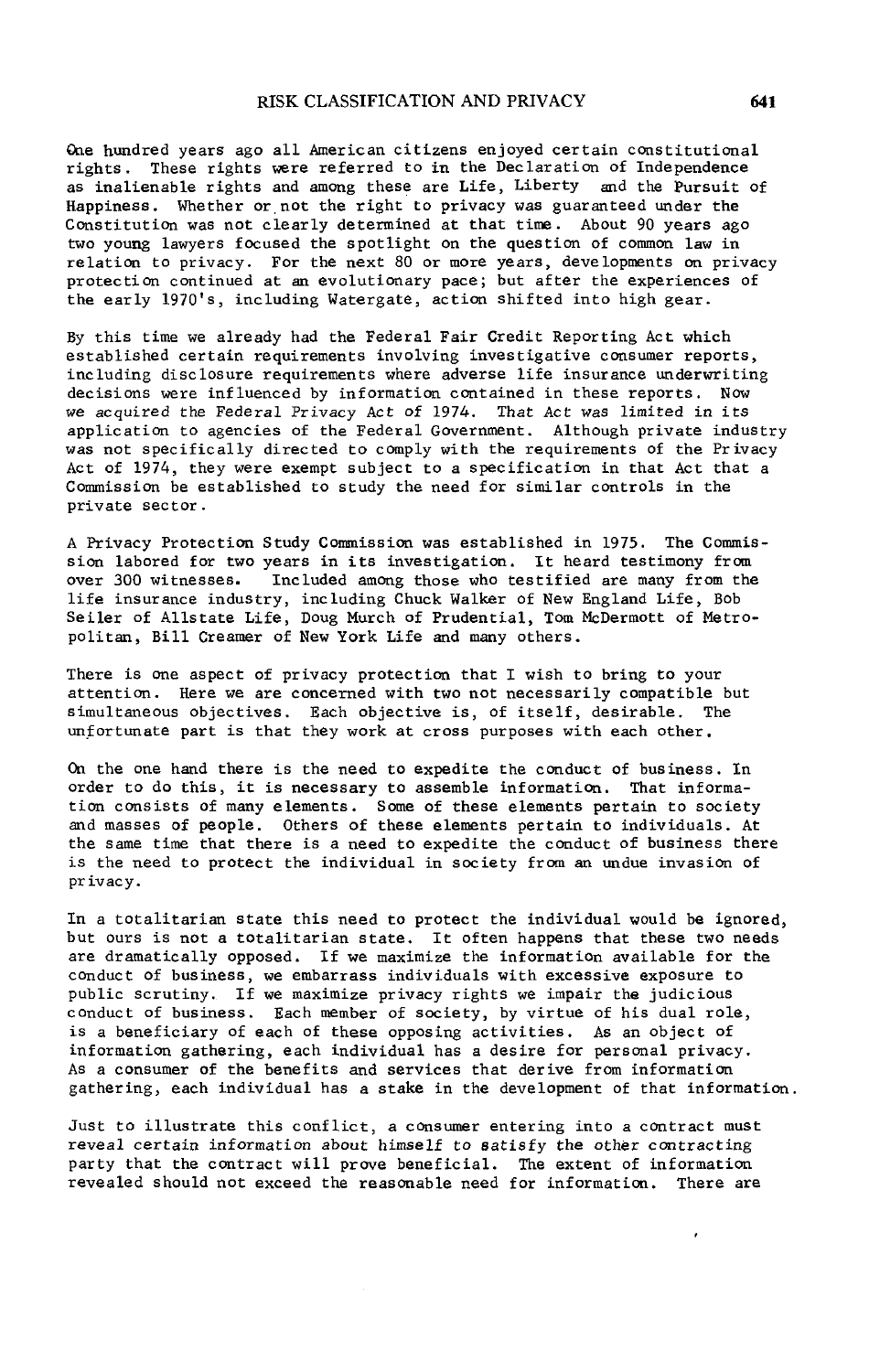## 642 DISCUSSION--CONCU*RR*ENT SESSIONS

situations where it has been judged that the need for information is valid but the loss on the part of the consumer, due to public disclosure, is excessive. Such a judgment is obviously a matter of opinion and the opinion is very apt to be influenced by the perspective. The consumer sees the exposure to public scrutiny. The businessman sees the consequences of an ill-advised decision. The conflict here is not about th**e** relevancy of the information but rather about the propriety of such information. There are complexities that lie beneath the surface of the relevancy/propri**e**ty issue in the insurance area. At this point let me merely report that th**e** Privacy Protection Study Commission took note of this element of conflict and recorded as its first recommendation, involving the insurance relationship, that there be mechanisms whereby individuals could question the propriety of information collect**e**d.

I referred earlier to 17 recommendations. I have just now identified one of them. I will not bore yOu with a recitation of the other 16. Let me characterize th**e** recommendations by saying that they are a blend of voluntary, state, and fed**e**ral action. A high percentage of the objectives can be achieved by voluntary adoption within the insurance industry of most of the recomm**e**ndations.

In g**e**neral, the Commission produced a thoughtful, comprehensive, and wellwritten report**.** It proposes legislative action in some areas. What, if anything, will happen depends on how poorly or how well th**e** insurance industry responds in a voluntary way to the report.

MR. ROBERT J. RANDALL: I intend to describe the Report of the American Academy Task Force on Risk Classification. I should qualify my description by pointing out that I have been critical in public statements and letters of several aspects of the Report. I'ii defer those criticisms to my later remarks and try to be objective in this d**e**scription.

The Task Force was appointed in January, 1977, and comprised the following:

Michael J. Mahoney, F.S.A., Consulting Actuary Milliman & Robertson, Inc**.** Chairman

John P. Clark, F.S**.**A**.**, Second Vic**e**-President and Actuary Paul Revere Life Insurance Company

William S. Gillam, F**.**C.A.S., Associate Actuary Insurance Services Office

Barbara J**.** Lautzenh**e**iser, F.S.A., Vice-President and Actuary Bank**e**r**s** Life of Nebraska

W. James Mac Ginnitie, F.S**.**A., F.C.A.S., F.C.A., Vice-Pr**e**sident Tillinghast, Nelson & Warren, Inc.

Ethel C. Rubin, A.S.A., Actuary, U. S. Civil Service CommissiOn

Richard M. StensOn, F.S.A., Vice-President and AssOciat**e** Actuary Equitable Life Assurance Soci**e**ty

and a series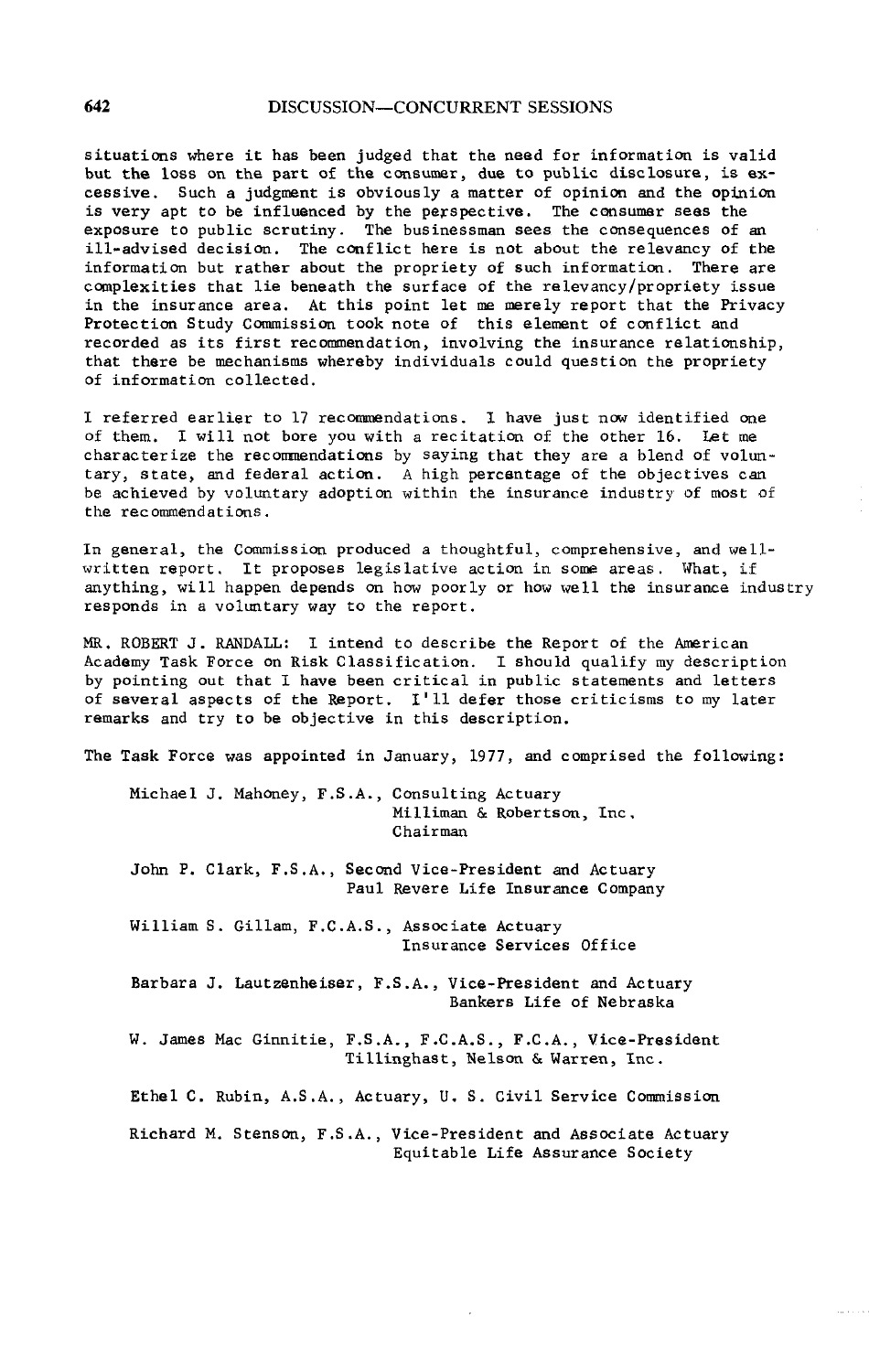The Report was rel**e**ased t**o** all members of the Academy and five sister actuarial organizations August 18, 1977, accompanied by a letter of str**o**ng **e**ndorse**m**ent signed by the six presid**e**nts.

The Report consists of six parts:

- 1. Summary and recommendations, which I'll discuss last.
- 2. The Legal Framework outlining laws, regulations, and court decisions.
- 3. Appendi**x** A **o**n Life Insuran**ce**.
- 4. App**e**ndix B On Health Insuranc**e**.
- 5. Appendix C on Sex rating in Property and Casualty Insurance.
- 6. App**e**ndix D on Geographical rating in Automobile Insur**a**n**c**e.

The Legal Framework begins by describing state laws and regulations**.** All stat**e**s have laws at least as strong as th**e** NAIC mod**e**l Unfair Trade Practices Act, which prohibits unfair discrimination between individuals of the sam**e** class, or risk e**x**pe**c**tation. More recently, the Rep**o**rt states, s**o**me states have gone beyond this general definition to outlaw use of specific criteria, race, religion and national origin. Even mor**e** rec**e**ntly, bills have been passed or introduced pr**o**hibiting or limiting criteria such as handicaps or cert**a**in sp**ec**ified diseases. Residual risk plans for automobile insurance also limit th**e** classification process.

Federal agencies have suggested banning sex distinctions in insurance ratings. Sev**e**ral cases are in the courts asking that sex distinctions in employee benefit plans **b**e outlawed. **T**he Manhart case has **s**inc**e** been decided by the Supreme Court.

The appendix on life insuranc**e** discusses group and individual separately, and also race, s**e**x, and other crit**e**ria where government limitations may or have been imposed**.** Th**e** gen**e**ral conclusions are that the results have been or will be harmful.

Similar discussions are presented in the remaining thre**e** appendices. Let me quote a f**e**w c**o**nclusions:

"**T**he consequences **o**f r**e**striction are much more s**e**vere in individual life insurance than...in group life insurance..."

"Inability to have separate rates by race has forced them  $\sqrt{\frac{1}{2}}$  companies with largely black markets] to have to use their higher mortality black rate or face insolvency. This higher rate is non-competitive in th**e** white marke**t** and henc**e** th**e** growth of thes**e** companies has b**e**en restrict**e**d to only black markets ."

"If higher (for females) unisex rates had to be used, it could once again make individual life insurance too costly for these l**o**w incom**e** women."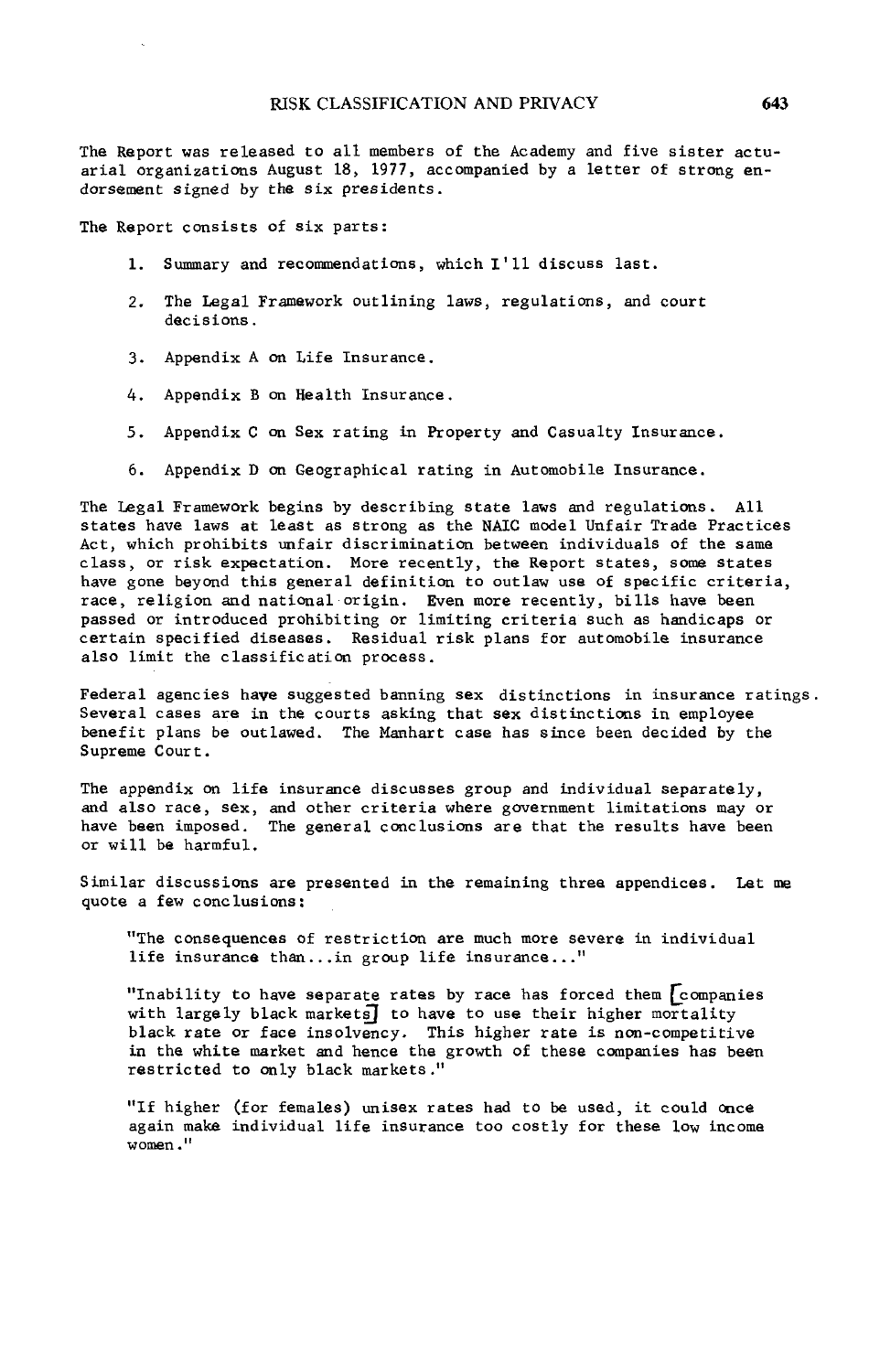"If age or sex...were not allowed as a rating parameter, groups with...  $\lceil \log \text{costs} \rceil$  would probably have to subsidize other groups. This could cause these low cost groups to leave the market in favor of government coverage or self-insurance."

"One obvious consequence of uniform statewide [automobile] rates would be that residents of lower rated territories would have to pay increased premiums, and the differential would effectively constitute a subsidy of the higher rated territory insureds. (Once this is understood, the political appeal of uniform rates diminishes.) Another consequence would be that companies with disproportionate shares of their business in lower rated territories would be unable to compete in the higher rated territories, and would seem to avoid business there. Those with concentrations of business in the higher rated territories would have rates that would be uncompetitive in the lower risk territories and would be unable to maintain their market share in those territories. Their experience would worsen, necessitating even higher premiums, and ultimately they would end up specializing in the higher risk territory, except that the number of competing insurers in eech territory would be reduced. Overall this could result in higher expense levels because of failure to realize the economies of scale that statewide operation permits."

To return to the summary and recommendations, I'Ii again quote from the Report.

"Therefore, on the basis of its analysis, the Task Force makes the following recommendations:

- I. That the Academy communicate to the Membership the level and areas of restriction of classification already prevailing, and that the principles of classification and insurance are being challenged.
- 2. That the Academy establish a Task Force group to determine the financial and actuarial implications and consequences of restricting the classification process. For practical purposes the study might be limited to the more significant classifications (race, sex, physical/mental impairments, age, ge**o**graphical location, etc.) and their effect on pensions, life insurance, health insurance and automobile insurance. (Illustrations of the consequences of restrictions on classification for life, health and property/casualty insurance are attached in Appendices A through D).
- 3. That the Academy, as a professional body and without assuming either an adversary or an advocacy position, establish a Task Force to determine the best way to communicate to legislatures, lawyers, jurists and the public at large, the consequences of any effort to limit or prohibit the classification process.
- 4. That the Academy establish a Task Force to initiate a study (possibly funded by the Actuarial Research Fund) of those classifications now being used, to substantiate or invalidate their credibility."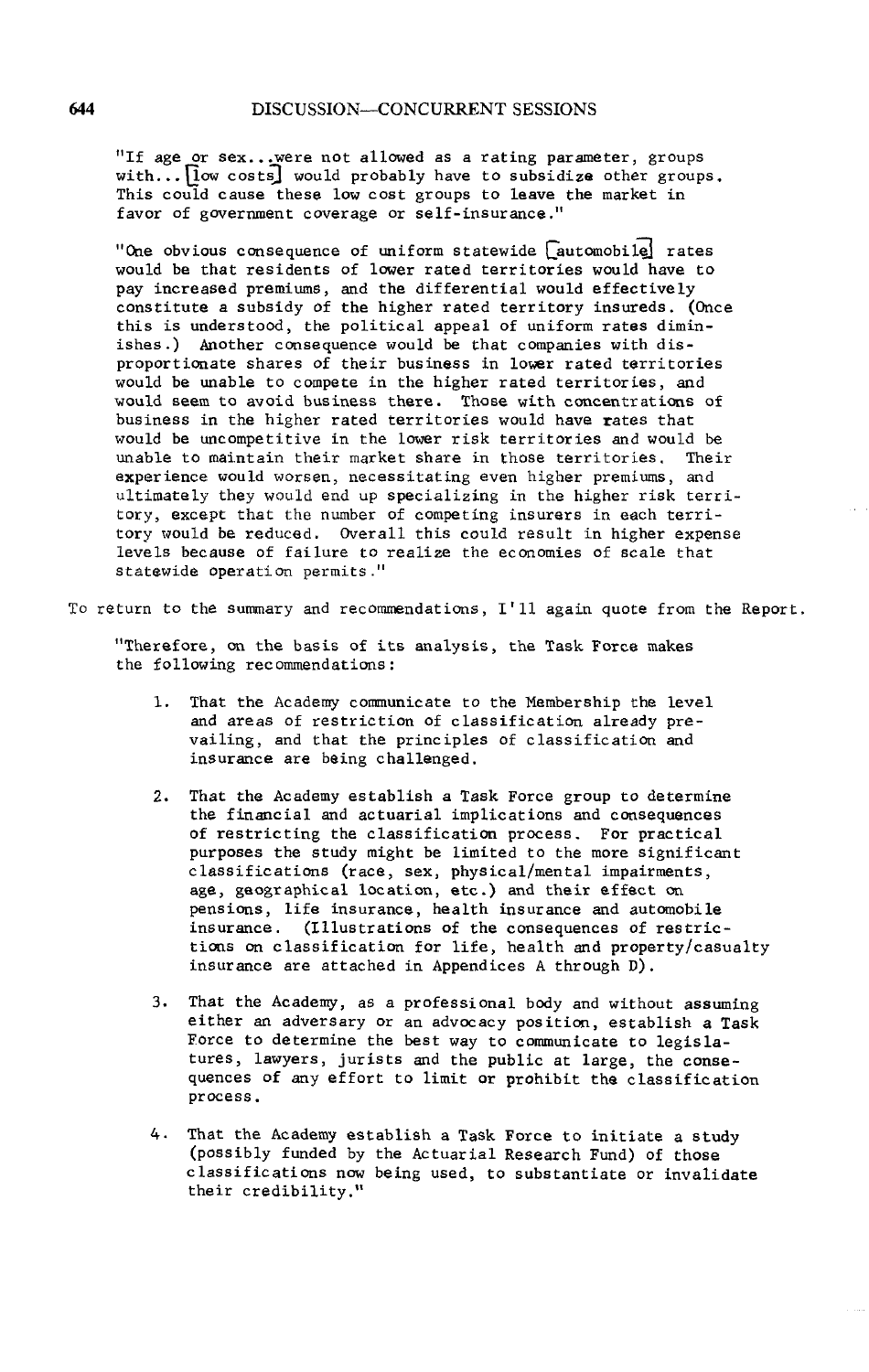MR, COOK: There has been much legislation and regulation in recent years affecting the life insurance industry and serving to restrict the risk classification process. This is a concern to me because of the external pressures that are limiting **a**n underwriter in the exercise of his function. At the same time, I have another concern. My other concern results from pressures originating inside the life insurance industry. These pressures are intended to prote**c**t the ability to underwrite but, in practice, they service the opposite purpose.

Let me describe a few familiar scenes for you. I am sure you have all observed these scenes before. I would like to remind you of them and I would like to present my views of what I consider to be the key elements.

Have you ever observed a group of life insurance underwriters as they discuss the increasing problems they face? It is tough enough to be charged with the responsibility of separating the select risk from the impaired risk. There is always that gnawing fear - if I approve this million dollar application today, am I going to have to defend a first year claim tomorrow? But if I don't approve the case, I will have the Agency Vice-President on my neck. The decision is not always an easy one to make.

Let us add another ingredient. The underwriter has made his decision and he has classified the risk as Substandard at Table 8. The trouble is that the characteristics of the case which influenced the underwriter in his decision-making process have just been declared out-of-bounds by the Insurance Department. The underwriters have been told they cannot rate an applicant solely because of those Characteristics. The underwriters throw up their hands in despair. They cry out, "Look at what they are doing to us'. Just look at what they are doing to us!"

How does this sound when it reaches the ears of the legislators and regulators? It sounds so self-serving and selfish. It is likely to antagonize members of pressure groups who are trying to push through some type of reform. I do not deny that reforms that are proposed for the control of the insurance industry do not always result in improvement. If we react to these with, "Look at what they are doing to us", it sounds as though we believe that society exists for the purpose of supporting the insurance industry. In fact, if there is any justification for the existence of the insurance industry, it is because we provide a service for society. If proposed reform impairs that service, let us make that the point of our complaint.

Let us take another look at the life insurance underwriter as he considers a thirty year old male applicant. If the applicant is 5 feet 2 inches tall, weighs 220 pounds and has a blood pressure reading of 150/100, the life underwriter is likely to classify him as a high Substandard. If the applicant also has an exophthalmic goiter, a loud rumbling diastolic heart murmur and is suffering from an inoperable malignant brain tumor, the underwriter may even decline to insure. It has been said that the objective of the underwriter is to classify the risk so that each insured will be charged a premium that is commensurate with his risk of loss. I disagree with that statement. In fact, I maintain that such an objective is both socially undesirable and actuarially unsound.

Life insurance underwriting involves decision-making in a field that is characterized by uncertainty. The source of the uncertainty may be chance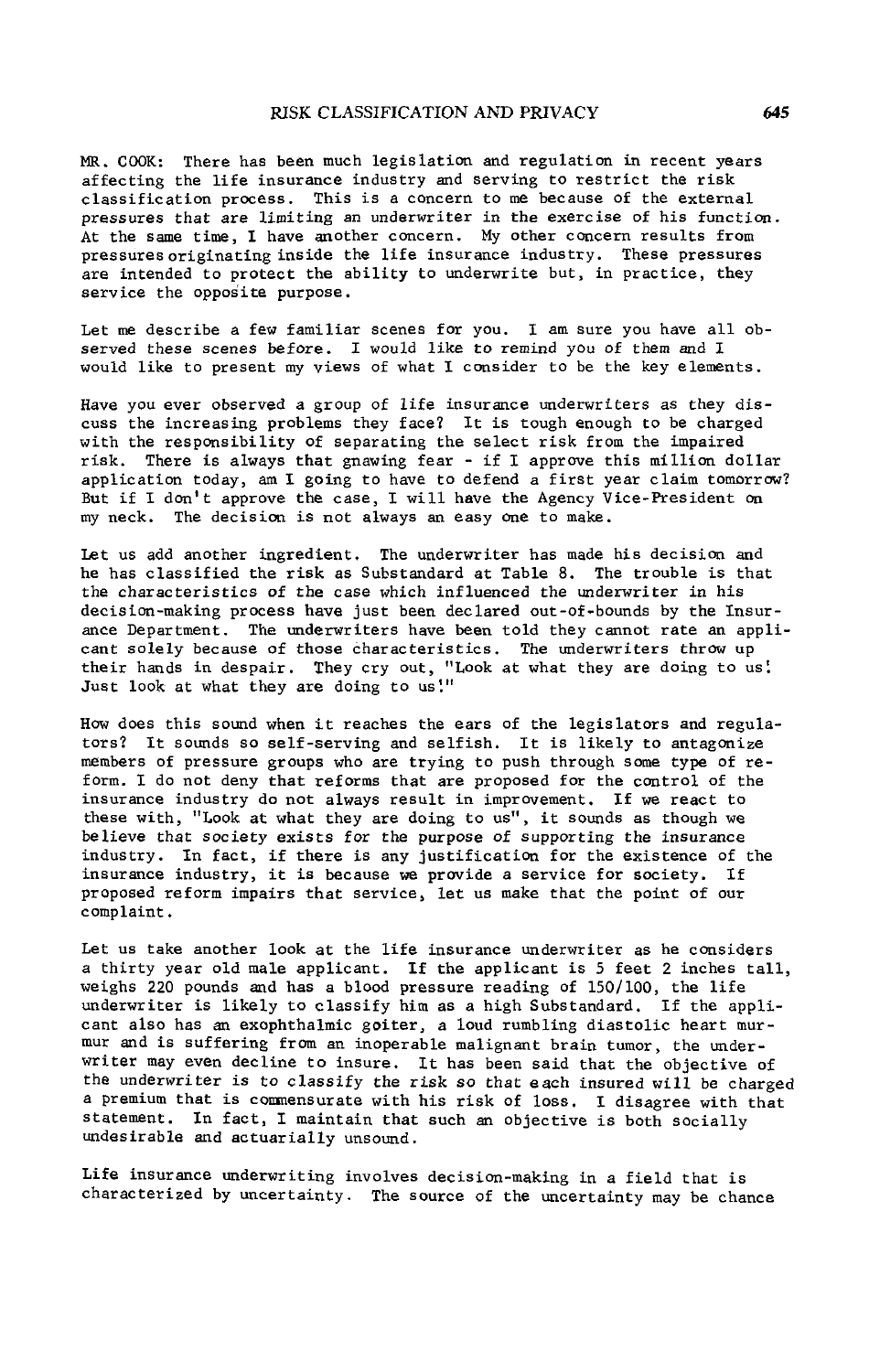and it may be ign**o**rance. It is the function of the underwriter, t**o** the extent possible, to eliminate the uncertainty that results from ignorance. When an insuranc**e** applicant knows something about himself that the underwriter does not know, there is exposure to anti-selection. When that knowledge con**c**ern**s** something relevant to the risk of loss, the underwriter must gain a position of at least equal knowledge or there will be anti-selection.

What I am saying here is consistent with the traditional statement of the objective of underwriting. That objective was restated by AI Morton in his paper, "Individual Life Insurance Underwriting Principles and Practices - A 1976 Review". That paper was discussed in a concurrent session at the annual meeting of the Society of Actuaries in Boston last October. The statemen made by AI Morton was, "Life Insurance Underwriting is the process of risk selection. Its objective is to insure that each person who buys life insurance pays a premium appropriate for his individual estimated risk." The problem lies in the interpretation of that remark by the insurance regulators and by the legislators.

I could play devil's advocate and ask, "Why is it necessary that we properly assess the risk? Why is it necessary that each applicant pay a premium appropriate for his individual estimated risk? Why not charge all applicants equally?" The trouble is that the stated objective is not an objective in itself. The objective is not to collect from each insured a premium commensurate with his risk of loss. There is nothing intrinsically wrong with charging premiums based on equality instead of equity. Equality works for social insurance and it works for group insurance. But it does not work for personal insurance. The reason it does not work is because personal insurance is optional. Whether or not to buy and how much to buy are options of the individual. I believe it is the responsibility of the professionals in the insurance industry to state loud and clear the real objective of life insurance underwriting. To classify the risk is only a means to an end. The objective is to avoid the financial chaos that would result from unrestricted anti-selection. Unl**e**ss and until we get this point across to the Insurance Departments and to the state legislators, we run the risk of the destruction of insurance as we know it today.

This brings me to my third point involving a serious threat of breakdown of communications. One statement that I have heard too often from responsible people in our industry is, "Pending legislation, if enacted, will result in the destructiOn of the insurance industry." That sounds dramatic. If I were to make that statement, I could be told - and I have been told - all I care about is to protect my job. Who would be hurt if the insurance industry were to be destroyed? I would be hurt because my job would be gone. Many others would be hurt because their jobs would disappear. I could survive, however, because I would devote my efforts to some other line of work. Others in the industry would likewise look elsewhere. But this does not mean that there would be no permanent damage if private insurance were to disappear.

The legislators write the laws by which we are governed. The law may seem unfair but that does not make it unconstitutional. Legislation may require that impaired risks b**e** insured without any increase in premium. We could complain about this and about what it would do to the cost of insurance. We can even say that it will be the destruction of our industry. But this fails to get the important message through. We must put it in terms that the legislators will listen to. Their first concern is not about our industry. It is the private citizen, the voter, who is their first concern. Those of us in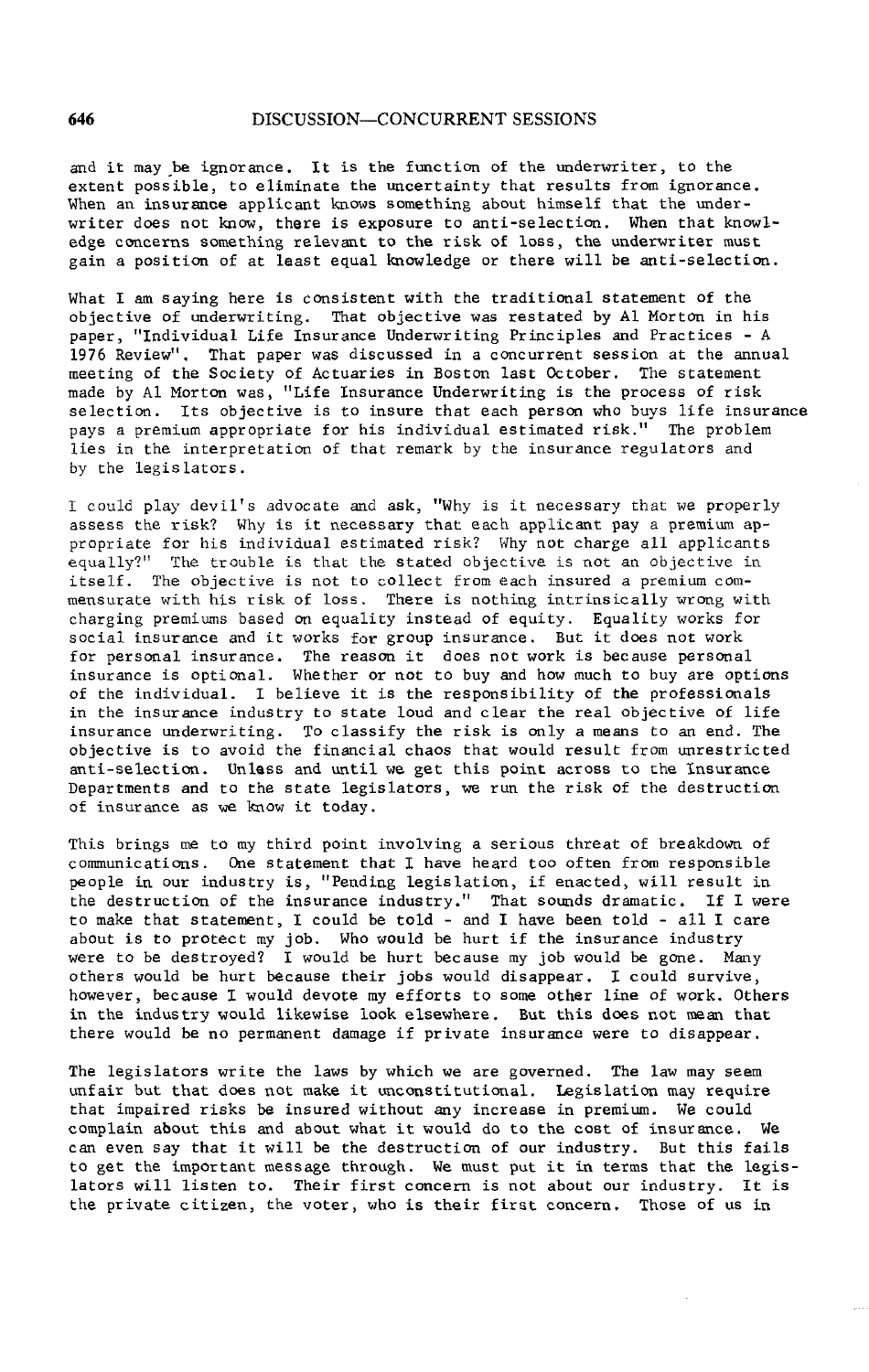the insuran**c**e industry wh**o** wo**u**ld speak about the impact of unreasona**b**le demands must point to the ultimate result and the ultimate victim. The message we must convey is that destruction of equitable insurance will deprive the citizen of his right to elect his own insurance program to meet his individual needs.

I have another concern involving a breakdown of communications. Protection of the right of privacy has brought with it a vast array of proposed legislation. Some of this legislation would impose requirements that are staggering to think of and prohibitively expensive. The recordkeeping that could be required is almost beyond imagination. A common reaction is to p**o**int to the millions **o**f dollars that it would cost the insurance industry to comply with these requirements.

Let us l**oo**k at those millions of dollars carefully. They represent an element **o**f expense. There are all kinds of expenses. In my own company, last year, the sum of our insurance expenses and taxes, exclusive of Federal Income Tax, amounted to more than \$1.1 billion. What are the three principal factors affecting the cost of life insurance? A three-factor dividend formula takes account of each one separately. In such a dividend system there is one portion of the dividend attributable to interest. Another portion reflects mortality and a third portion of the dividend is a contribution, positive or negative, from expense margin. The excess of the charge made in the annual premium to cover expenses of operation over the actual expenses incurred is available for distribution as divisible surplus in the form of a dividend.

Any expense that is incurred in the administration of the business is ultimately borne by the policyholder. Accordingly, any increase in cost of operation is an increase in cost to the insurance buyer. Such a recognition will not necessarily deter the consumerists or the pressure groups. It would bring to their attention, however, that the net result of their efforts can be a cost increase to the public. It is for this reason that I strongly advocate a careful restraint in our language. Let us never say that a requirement will cost the insurance industry so many millions of dollars. Instead, let us tell the full story that it will increase the cost of insurance for the cons umer.

I have still another concern, when I listen to actuaries discussing the pricing function in relation to risk classification. There are many decisions to be made where there is more than one reasonable choice. Should broad underwriting classes be used or narrow ones, high non-medical limits or low limits? When is it appropriate to order an EKG or an X-Ray? Should we issue without an attending physician's statement? Should we order an inspection report? I would be the last man to say there is only one right set of answers and that all other answers are wrong.

What bothers me, though, is to hear the pros and cons of various risk classification proposals. Is it right to charge equal premiums for males and females or should the rating structure provide for different rates? Maybe it would be equitable for the company to do it one way but that might be inequitable for the policyholder. When I hear this said, I try to find out what the speaker means by equity. I do not understand how equity can be a function of which end of the barrel you are looking down. It bothers me to think that you can set an equitable price that I have to pay but the price is inequitable to me. I submit that equity is not so contradictory.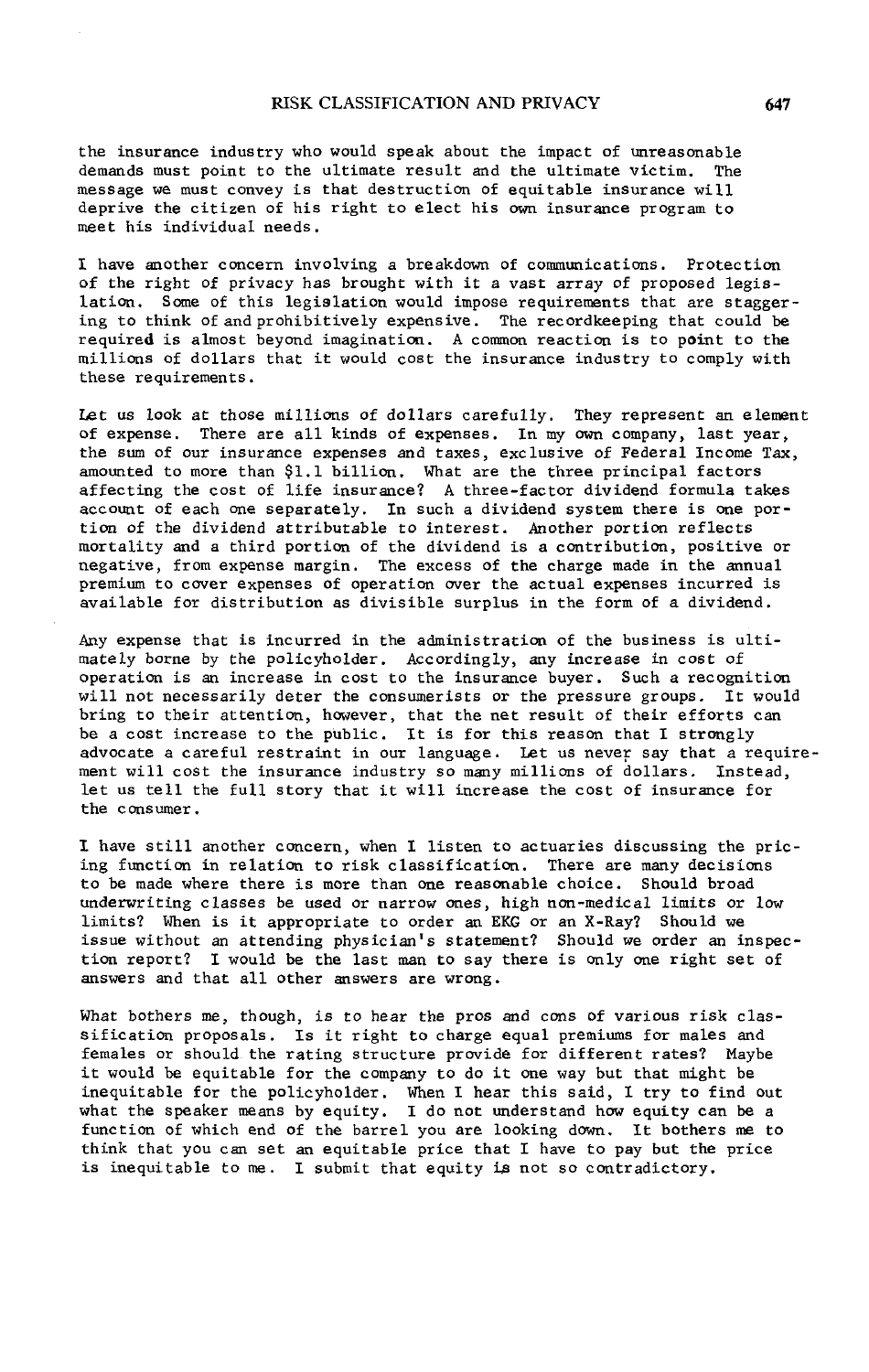I do not claim that equity is unique. Many considerations have more than One equitabl**e** resolution. But what is clearly inequitable for one party must also be inequitable to the other. At the same time, I do not claim to have an iron-clad definition of equity. However, I do suggest that equit be considered as the avoidance of an opportunity for anti-selection. Any opportunity for members of a minority group to ex**e**rcise a discriminatory and selfish selection, at the expense of the majority, in the setting of contract termS, constitutes an inequity.

I have one last point to bring out this afternoon. This last point is a refl**e**ction of my own interpretation of th**e** actuarial aspects of risk classification. Let us go back in history a little less than two years.

Late in 1976 the American Academy of Actuaries established a Task Force charged with considering the unisex situation. The Task Force was to report back to the Board of Governors what posture the Academy should take with regard to this question. In the course of its deliberations, the Task Force expanded its charge to include restrictions on classifications spreading to all classes: race, sex, physically handicapped, age, geographic location, etc. Last summer the Task Force filed its report and that report contains four recommendations. I think it is significant that the first recommendation was to communicate to the Academy members the existing situation.

I attended an Actuarial meeting in New York last fall where one session was devoted to consideration of the report of that Task Force. Much to my disappointment, the four recommendations, included in the report of the Task Force, were ignored in the discussion. The nature of many of the comments that were made is a perfect illustration of the lack of comprehension on the part of the general membership of the Society of Actuaries and of the Academy of the importance and the magnitude of the problem that faces us.

The average actuary does not appreciate that there exists in this country today a galloping theory of entitlement. This theory says, "I need something and, therefore, I am entitled to it. Since I am entitled to it, you are obligated to give it to me." This theory is espoused by members of groups exerting pressure on the legislative and regulatory bodies. These groups comprise people with a common characteristic which may be a genetic or an hereditary impairment, a physical disability, or a mental or an emotional disturbance. It may be the characteristic of marital status, of sex, or of sexual preference. It may be a hazardous avocation or a non-conformist life style. Most individual groups are small. But the onslaught of additional groups is overwhelming. For the industry to face up to individual pressures, as they approach us from individual states, would be attempting to sweep back the tide with a broom. Carried to the extreme, the pressure of these groups, operating against risk classification procedures will result in the breakdown of the economic security of the insurance product. We will have a substitution of equality in place of equity. As an aftermath of this, there will be a demand to remove private administration from the insurance function. This will be the end of insurance as we know it today.

The existence of this threat is not recognized by enough of those who should be most expert in appreciating its consequences, namely, those who are responsible for the pricing and the financial security of the product. It is for this reason I heartily endorse recommendation number one of the American Academy of Actuaries Task Force and that is for the Academy to communicate to its membership the level and areas of restriction of classification already prevailing and that the principles of classification and insurance are being challenged.

ومستحدث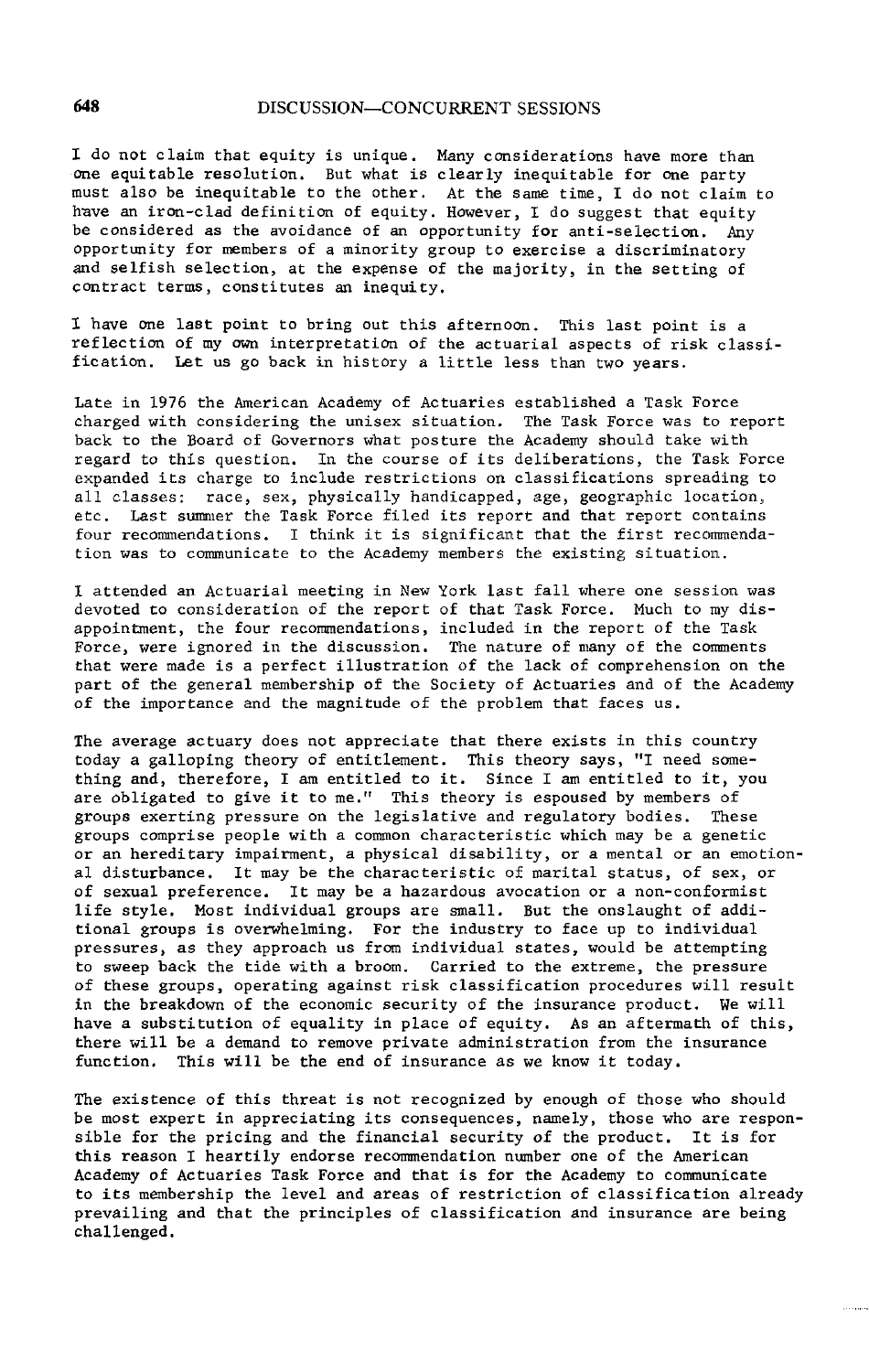Here I have stated six of my pet peeves. I have given my views after criticizing what I find to be the common expression. To a great extent, I consider mine to be a voice crying in the wilderness to bring to the attention of others something that should be obvious but is too often overlooked. In closing, let me identify my pet peeves once more.

- 1. Don't say, "Look at what they are doing to us."
- 2. Do say that life insurance underwriting is necessary to avoid the financial chaos that would result from unrestricted anti-selection.
- 3. Don't say, "You are destroying our industry."
- 4. Do say that expensive restrictions will increase the cost of insurance for the consumer.
- 5. Don't say that equity is a one-way street.
- 6. Do keep alert to the limitations that are being imposed on the risk classification process. Discrimination is not a dirty word. Whether you like it or not, we are in the business of discrimination. Without it, there would be no life insurance business and that would deprive the citizen of his right to elect his own insurance program to meet his individual needs.

MR. RANDALL: I will begin by reporting briefly on a three-day "Consultation on Discrimination Against Minorities and Women in Pensions and Health, Life, and Disability Insurance" which was held by the United States Civil Rights Commission April 24-26 in Washington, D. C. The purpose was to provide background to the Commission for a more intensive study and report the Commission plans to make on this subject. There were nine papers presented and six or seven of them dealt largely with the same questions actuaries and the insurance industry are now discussing as "Risk Classification." I presented a paper on "Risk Classification and Actuarial Tables" which attempted to describe in layman's language the underwriting and rate-setting processes as dynamic processes aimed at maintaining individual equities. Each paper was discussed by three reviewers and then the presentor and the discussants were questioned by the five Commissioners and the Staff Director. Most of the participants were from government agencies, universities and research foundations, and consumer groups. The opening paper was presented by Dr. Herbert Denenberg, former Insurance Commissioner of Pennsylvania, and the final paper, titled "The Response of the Insurance Industry", by Richard Minck, Chief Actuary of the American Council of Life Insurance. Two other actuaries participate Presidents-Elect of the Society of Actuaries and the American Academy of Actuaries, Paul Barnhart and Dale Gustafson. The discussion dealt largely with sex discrimination.

Of course, the key point I would like to make here was the great contrast in attitude between that consultation and the Academy Risk Classification Report. The prevailing attitude there was that extensive unfair discrimination exists and that government action is needed to correct it. The Risk Classification attitude is that extensive unwise governmental intervention exists, or is threatened, and that industry and professional action is needed to prevent and arrest it, and there is little or nothing wrong with the risk classification process.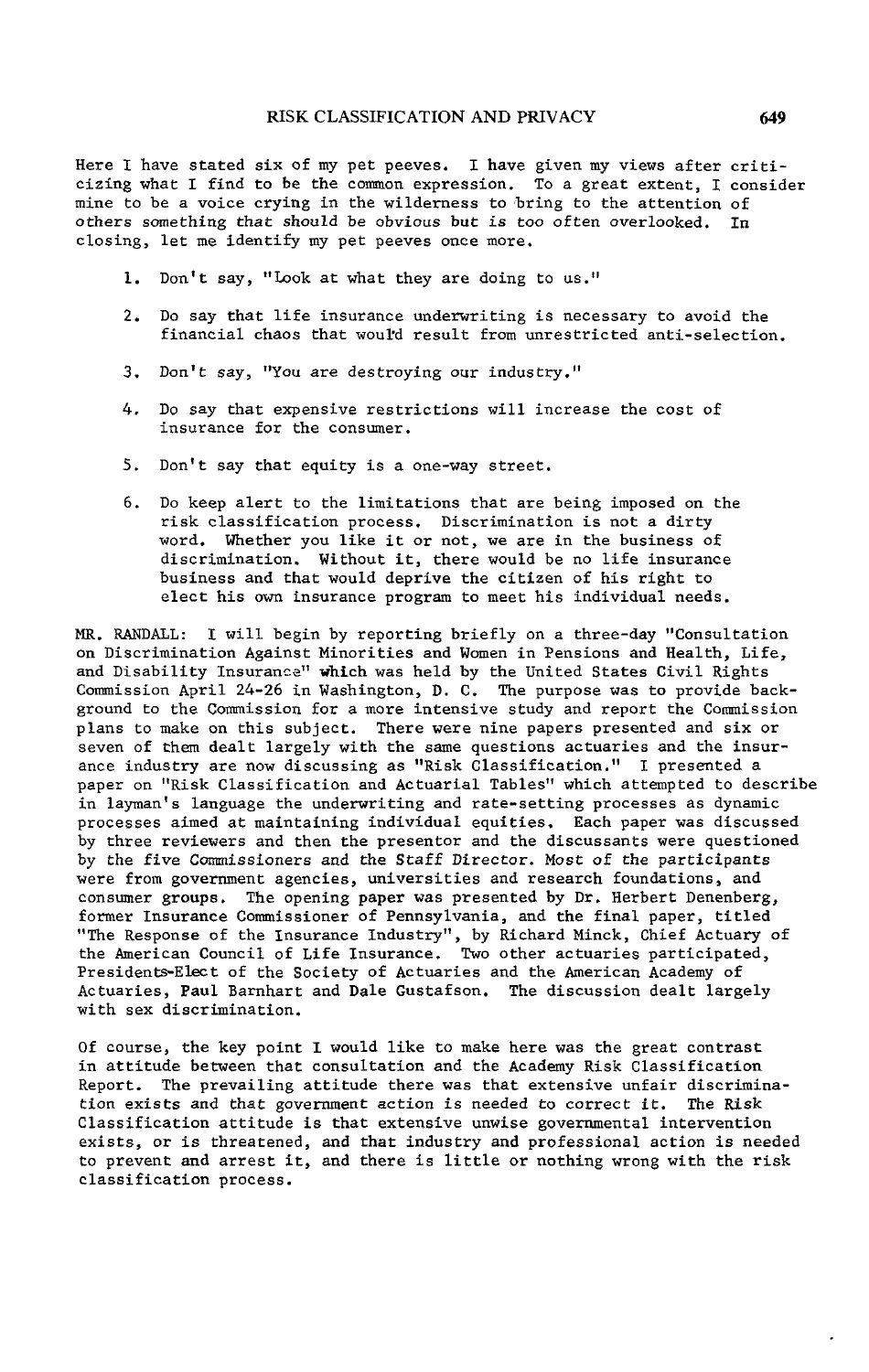Where d**o**es the truth lie? The rest of m**y** discussion attempts not to answer this question definitively, but to throw some added light on certain aspects.

First, I will present my specific criticisms of the Risk Classification Report. My strongest criticism had to do with the paragraphs on race, especially those on page 17 and 18. The report states "the proportion of our total population that is non-white is so small (10%) that the impact has been minimal." According to the U. S. census reports, the proportion is 13%. The report says further that "Companies with predominately white markets have tended to avoid non-white markets." My company, The Equitable Life, is vigorously pursuing the non-white market, and so are many other major companies. Actually, I do not know any that are not, though there may be some. Finally, the report says that companies with traditionally black markets have been restricted to such markets as a consequence of the legislation prohibiting racial discrimination. The clear implication is that such companies want to introduce racial distinctions into their rate structure. When I asked Barbara Lautzenheiser where she got this information, she said an executive of a black-owned insurance company had made such a statement to her at some governmental hearing; however, she did not remember his name. I have written to the presidents of three leading black insurers, Bill Kennedy of North Carolina Mutual, Jesse Hill of Atlanta Life, and Ivan Houston of Golden State Mutual, and all three strongly support my views. I have asked that the Academy issue an amending statement. After several negative responses, it appears now that something may be done. The last letter I have from President-Elect Dale Gustafson says in part:

- "I am impressed that if you, Jesse Hill, Bill Kennedy and Ivan Houston are all in agreement that the Academy statement on risk classification is seriously in error, then it must be seriously in error.
- "I know it must be frustrating to you. So far, all you have been getting is arguments from me and conversation from others. You will see more concrete steps in the immediate future."

There is a broader comment which can be stated in several ways. In my paper to the U. S. Civil Rights Commission, I attempted to do this by answering these questions:

I. Has the life insurance industry's pricing system produced fair and equitable results? Can it continue to do so?

Yes. Though there have been past inequities, the system as it has evolved has removed most of those practices and has the flexibility to maintain and improve equity for the future.

2. More specifically, are pricing differences based on sex fair and equitable?

Yes, because there are substantial and statistically valid differences in mortality and morbidity rates and the best evidence to date is that such differences reflect inherent biological factors which can only be recognized thru explicit pricing by sex.

3. To what extent are oversight and regulation by and for the public desirable?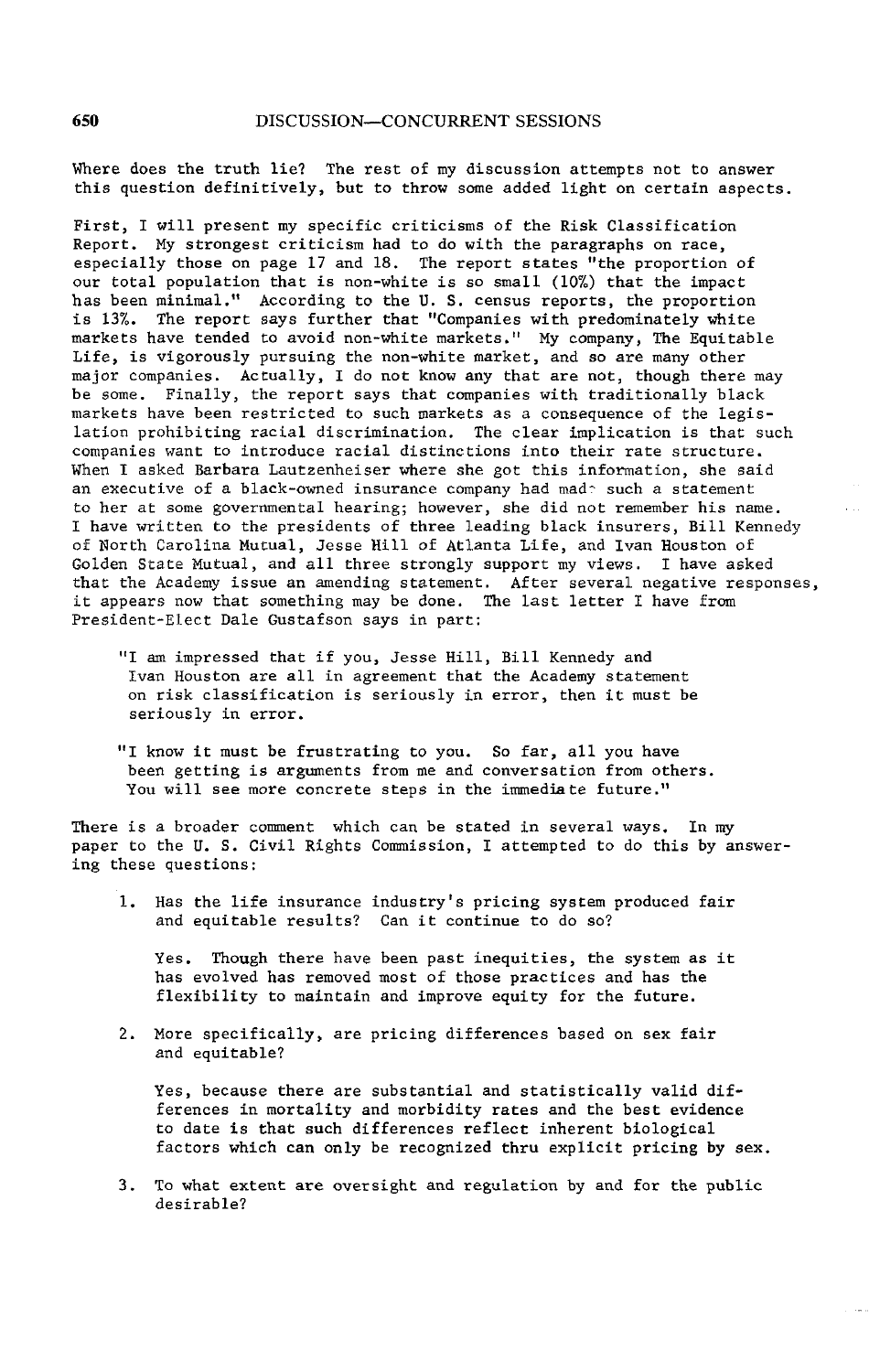The aim should be informed, restrained, and responsible **g**overnment oversight, leaving with the insurance industry the maximum flexibility feasible in the risk classification process. The general principle of fair and equitable treatment for all should be public p**o**licy. On the other hand, specific directives or restrictions by government should be limited to demonstrably unfair practices which are not being corrected by the industry.

Some past practices may be viewed as inequities by some and sound business practices by others. With respect to race, some of the practices included**:**

- I. Lower commission rates were paid on policies issued to blacks. The Equitable for a while paid 5% instead of 5**0**% while, according to the history by Marquis James, the Metropolitan paid no commissions.
- 2. S**o**me companies, including the Prudential and Northwestern Mutual, refused for a period of years to issue policies to blacks.
- 3. For industrial life insurance, 2/3 of the benefit payable to whites was paid to blacks**,** or alternatively, all blacks were automatically classified substandard. In 1935, the New York Insurance Law prohibiting racial distinctions in rates was amended to prohibit distinctions in commissions to agents. Yet some companies continued for quite a few years practices which clearly seamed in violation.
- 4. Metropolitan and Prudential in more recent years have discontinued sale of industrial and have removed racial distinctions on existing policies by retroactively "equalizing" the benefits payable. However, acc**o**rding to a statement made by Deputy Commissioner Eleanor Lewis of New Jersey at the U. S. Civil Rights Commission hearing, industrial insurance as now sold represents a rip-off of lower-income workers.

With respect to sex, the New York Insurance Department in 1974-75 conducted hearings examining the propriety of underwriting and marketing distinctions based on sex. As a result, the Department issued Regulation 75 prohibiting such distinctions. Later on the Department conducted a study on cost differentials by sex for disa**b**ility income insurance and amended Regulation 62 to permit rate differentials by sex only within limits based on the study. The report of the hearing stated:

"The hearing record clearly demonstrates that insurance companies have engaged in underwriting practices that make numerous distinctions based on the sex of the applicant or policyholder. Examples of the more common distinctions that were found to exist are as follows:

- -- offering insurance policies with waiting period to females while at the same time offering policies to males that either contain shorter waiting periods or no waiting period;
- -- offering males higher benefit levels than are offered to females;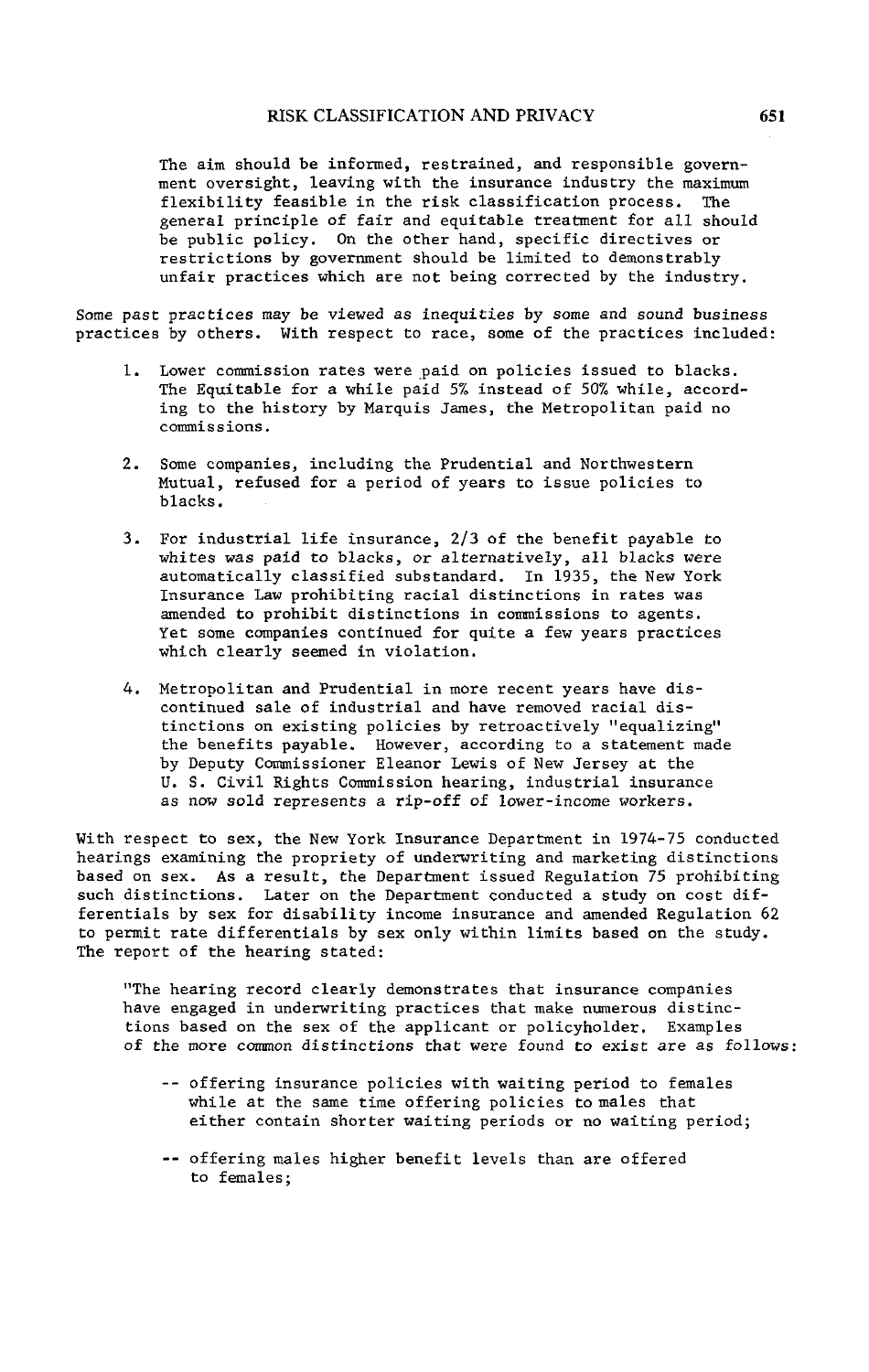- -- offering policies to males with a definition of disability that is more favorable than the disability definition set forth in the policies that are offered t**o** females;
- -- offering coverage to males in certain occupations while denying coverage or offering more limited coverage to females in the same occupation categories;
- -- offering coverage to males gainfully employed at home while denying or offering reduced coverage to females similarly employed;
- -- affording males a more favorable issue age than is offered to female applicants;
- -- requiring female applicants to submit to a medical examination while not requiring males to submit to such an examination;
- -- denying females many of the insurance options that are available to males; and
- -- denying females waiver of premium provisions that are available to males or offering such provisions to females only for policy limits that are lower than available to males.

More often than not, such underwriting distinctions emanate from unjustified subjective views of the role of women in our society."

I also have a brief comment to make with respect to the validity of mortality differentials by race and sex. There seem to be generally held opinions that the differentials by race which have been observed are largely attributable to socio-economic factors, while the sex differentials are largely attributable to biological factors. What evidence supports these views? I would like to report here some results obtained by one of my Equitable actuarial associates, Irwin Vanderhoof, in connection with other work he and Aaron Tenenbein are doing on theories of mortality. Research done by Strehler and Mildvan\* in the early 1960's indicates that Gompertz' law can be derived by considering mortality as the result of a combination of risks in the environment and gradual loss of vitality during life and further that Gompertz' law fits almost all demographic data for all countries between the age of 35 and 80. Their theory shows further that one Gompertz constant depends largely on environmental factors while the other depends largely on inherent aging factors. Vanderhoof has fitted Gompertz's law to the four sections of the 1969-71 U. S. Life Tables, white males, nonwhite males, white females, non-white females. His results show that the racial tables differ largely in the environmental constant while the sex tables differ largely in the aging constant.

MR. TIMPE: The Privacy Study will probably result in regulations for the insurance industry which will cause some administrative difficulty and may

 $\tau$  in  $\tau$  ,  $\tau$ 

\*General Theory of Mortality and Aging. Strehler and Mildvan Vol. 132, Science Magazine, 1960.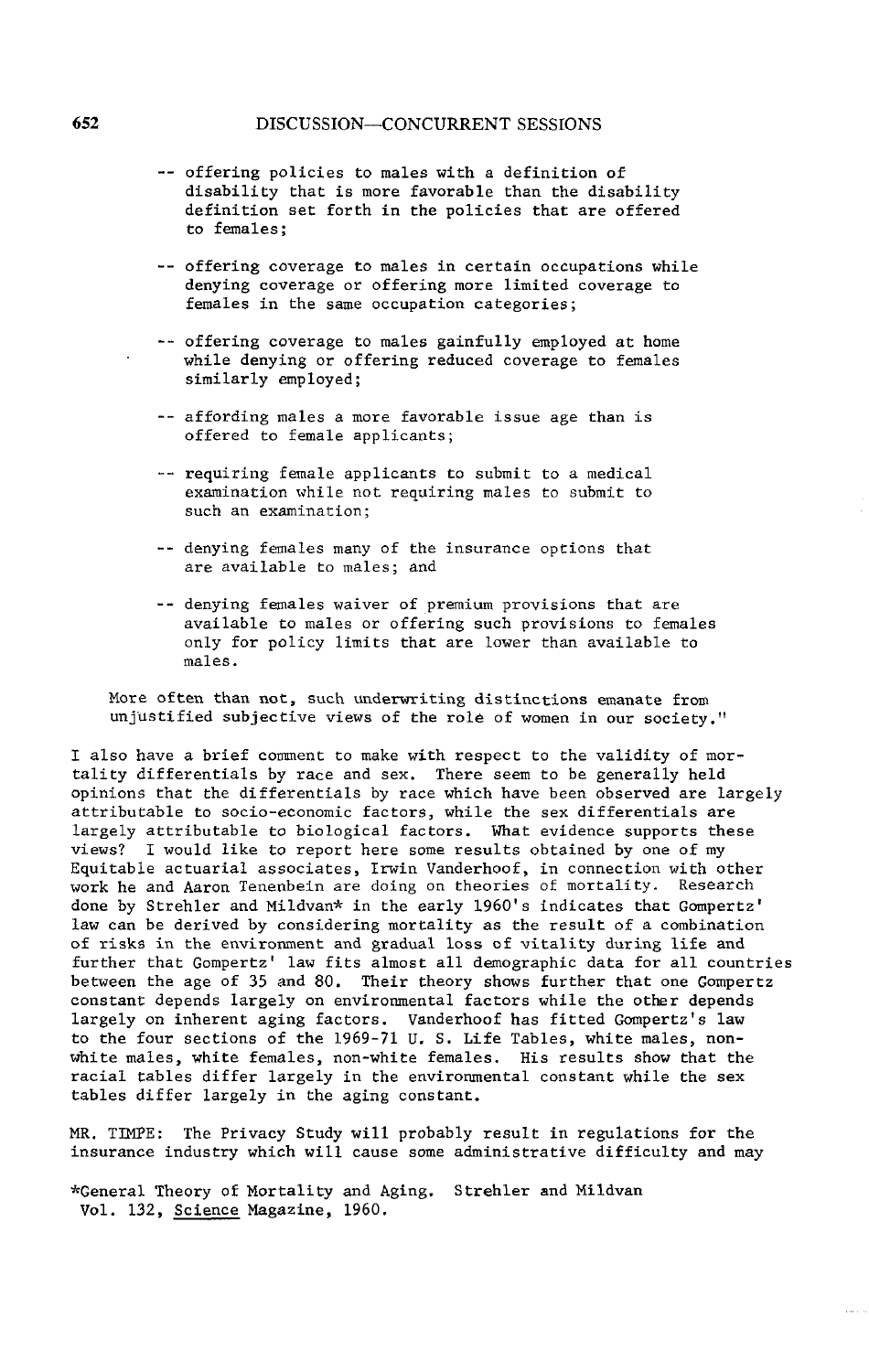even result i**n** a reduction of the un**d**erwriting information whi**c**h is gathered. This could result in less precise classification of risks, with only a partial tradeoff of reduced underwriting cost. However, we will learn to live with the additional privacy regulations. I expect the regulations will be reasonable and they will not result in alteration of the basic underwriting principles. My overview of the privacy matter is not intended to dis**c**ount the vigor which must be shown by the industry in working on these matters. We must depend on some individuals, companies and associations working diligently for the best mutual results of the purchaser of insurance and the insurance companies. Also, we need to recognize that the time to solve the problems will be lengthy and debates will be heated.

Our greatest concern would seem to be the possibility of the various states adopting dissimilar, inconsistent or conflicting privacy regulations. Additionally, we must be concerned about progressing to any type of privacy situation whereby the insurance industry's ability to gather medical history information or current medical findings is limited. For example, it would be very dangerous if we are progressing toward a situation where we can seek attending physi**c**ian information only with respect to admitted medical history and the potential insured can protect other information.

The limitations being considered on the risk classification process should be of much greater concern to t**h**e industry than the privacy matters. Basic principles of the risk classification process could be altered and these are vital to t**h**e operation of a private insurance system. The limitations on the risk classifications process are developed at the state level where the environment for passing regulations is often characterized by the following:

- i. Election of officials to office as "activists" or as champions of causes,
- 2. Effective special interest influences,
- 3. Inability to study thoroughly and understand conse**q**uences of regulation and legislation,
- 4. Desires for consumer freedom and protection with the resulting burdens placed on the business community.

Some of the impetus to regulate risk classification and other areas of the insurance industry could be alleviated if there were better understanding of how the insurance industry operates. Legislators and regulators should be made more aware of the competitive nature of our business. Companies strive to insure as many lives as possible and there is pressure for low cost insuran**c**e to the standard risk. There is also pressure to favorabl**y** classify substandard risks so the field force can place the business and not be undersold by anot**h**er **c**ompany with a lower substandard rating.

Additionally, it must be recognized that the underwriting process requires judgement. There are **c**ombinations of impairments, new types of impairments and rare impairments that the professional underwriter and medical do**c**tor must underwrite and classify based upon their expectations of mortality results because suit**a**ble statistics are not available. We should be encouraged to insure risks on which statistical information is not available, recognizing that the competitive nature of the business will result in a broad acceptance of risks and a reasonable classification of risks.